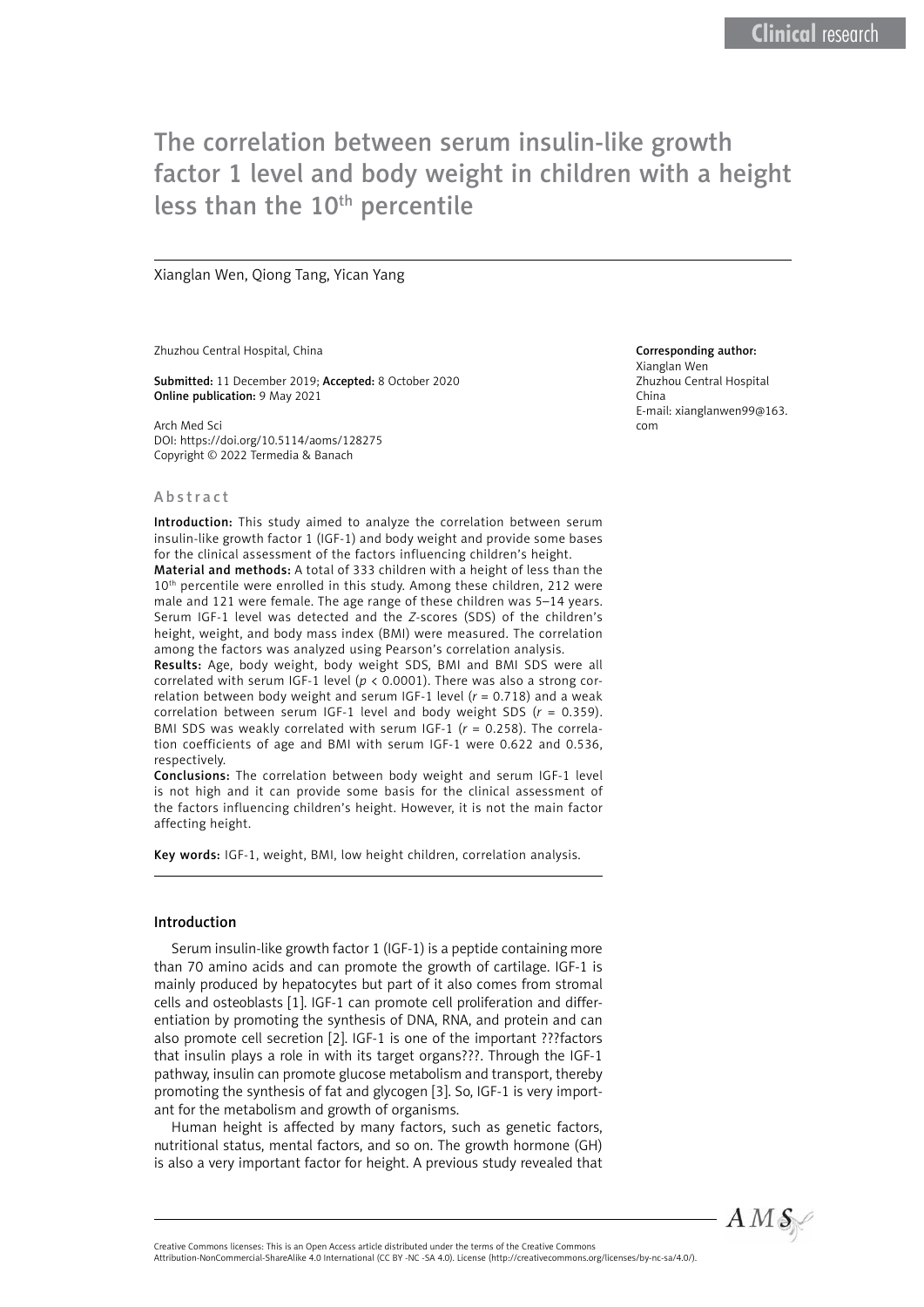GH can directly promote the growth of bone and make the human body grow tall; however, it can promote IGF-1 synthesis by acting on the liver GH receptor and promote bone growth through IGF-1, while IGF-1 can react and inhibit the release of pituitary GH [4]. Therefore, IGF-1 is also considered to be one of the factors affecting height [5].

There are many factors affecting the level of IGF-1, such as age, gender, body mass index (BMI), region, nutritional status, and physical exercise [6–8]. Diabetes affects the level and activity of circulating insulin-like growth factor. Different types of diabetes affect the activity of insulin-like growth factor differently. The disorder of insulin-like growth factor in diabetic patients may be involved in the occurrence and development of diabetic nephropathy and diabetic retinopathy [8]. At present, there are many studies on the correlation between newborn birth weight and IGF-1 in cord blood. It was found that the level of IGF-1 in the study group with intrauterine growth retardation (IUGR)/fetal growth restriction (FGR) was lower than that in the normal group [9], indicating that fetal weight is related to IGF-1 level. How children's weight correlates with IGF-1 as they age is unclear. In clinical practice, most parents of short or undersized children require doctors to increase the children's weight to promote height growth, but its scientific nature needs to be verified. Thus, this study aimed to analyze the correlation between serum insulin-like growth factor 1 (IGF-1) and body weight and provide some bases for the clinical assessment of the factors influencing children's height.

# Material and methods

# Study subjects

From January 2017 to June 2018, 333 healthy children aged 5–14 years who were shorter than the  $10<sup>th</sup>$  percentile of the same age and first visited the Growth and Development Clinic of the Children's Health Care Department of our hospital were enrolled. Among these children, 212 were boys and 121 were girls. The children's body weight and serum IGF-1 were measured to investigate the correlation between serum IGF-1 and body weight and to provide some bases for the clinical assessment of the factors influencing children's height.

The current study has been approved by the Ethics Committee of our hospital, and all participants' parents signed written informed consent.

#### Inclusion criteria

Diagnostic criteria for low height: According to the "Growth Reference Standard for Children Aged 0-18 Years in China" formulated based on the survey data of children's physical development in nine

provinces and cities in 2005, children with a height of less than the 10<sup>th</sup> percentile were included.

At the children's first visit to the clinic, their serum IGF-1 was measured, as well as severe growth retardation (SGA), chronic organic diseases (liver, kidney, heart, lung, endocrine and metabolic diseases, and bone development disorders), psychological and serious emotional disorders and chromosomal abnormalities were excluded by history inquiry, physical examination, biochemical examination, and psychological evaluation screening. The children's physical development was measured by specially assigned persons and according to the formula (measured value-mean value of the same age group)/standard deviation, the *Z*-score (SDS) value of height, body weight, and the BMI of all children were calculated.

# Specimen collection and processing

Three ml of fasting venous blood was withdrawn from each child in the morning. There was no anticoagulant in the collection tube. The blood was fully agglutinated, placed in a centrifuge, and was centrifuged at 2000 rpm for more than 12 minutes. The upper serum was transferred and placed in a 2 ml Eppendorf tube and the IGF-1 value of the sample was determined by the chemiluminescence method with an IMMULITE2000 instrument.

# Statistical analysis

Data analysis was conducted using the software SAS9.4. Measurement data were expressed as mean  $\pm$  standard deviation (x  $\pm$ SD). All measurement data were normally distributed as tested by the Shapiro-Wilk test. The correlation among the factors was analyzed using Pearson's correlation analysis. P<0.05 was considered statistically significant.

# Results

# General data

The general data of all 333 children are shown in Table I. The average age of the boys and girls was 9.02 ±2.91 and 8.68 ±2.71 years, respectively. The average bodyweight of the boys and girls was 23.71 ±8.63 kg and 21.93 ±7.11 kg, respectively. The average BMI of the boys and girls was 15.53 ±2.33 and 15.04 ±1.91, respectively. The serum IGF-1 level of boys and girls was 172.71 ±120.74 ng/ml and 189.09 ±113.88 ng/ml, respectively.

# The correlation between serum IGF-1 level and various indexes

Age, body weight, body weight SDS, BMI, and BMI SDS were all correlated with serum IGF-1 lev-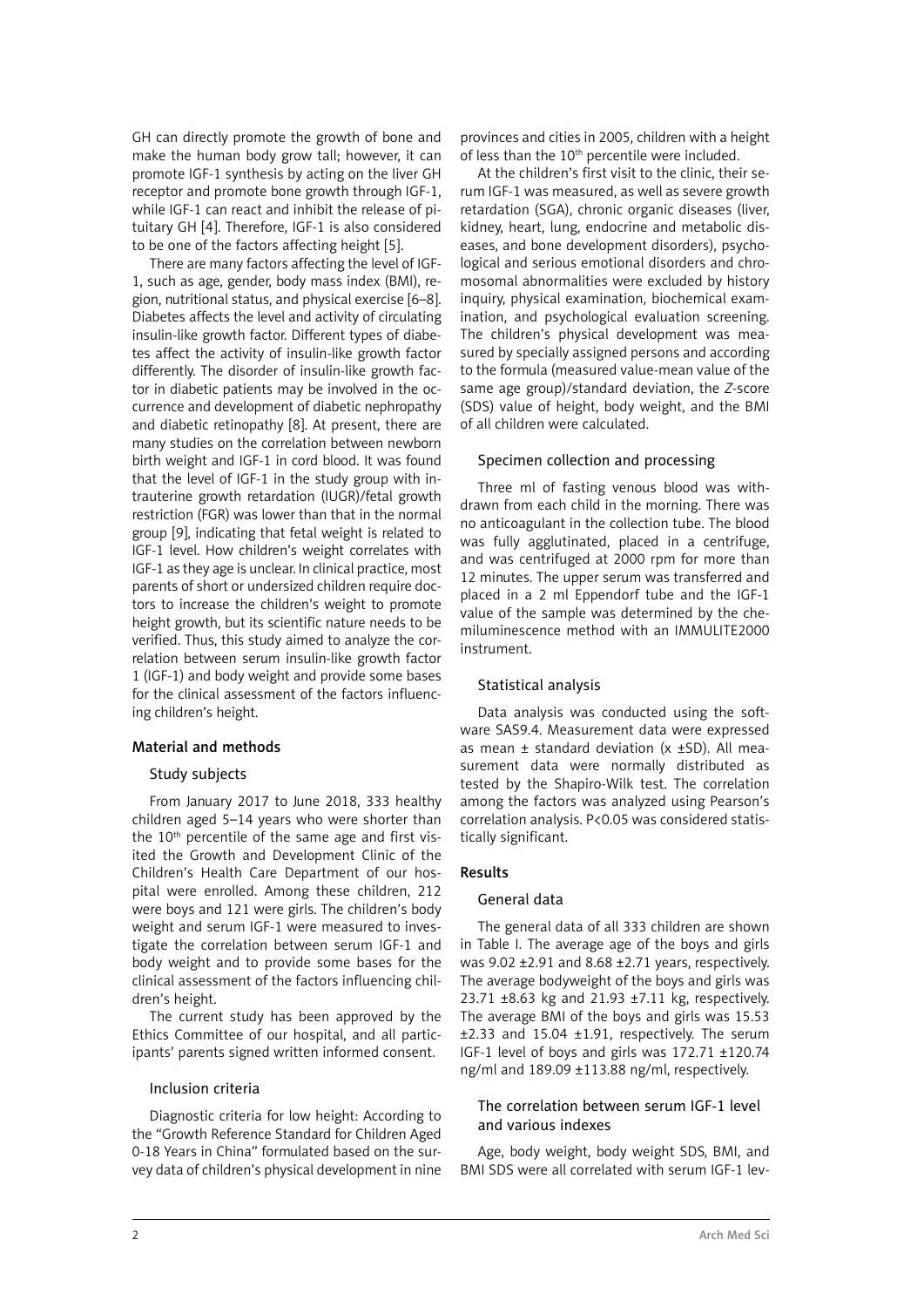| Gender              | Age (years)     | Weight (kg)    | Weight SDS       | <b>BMI</b>     | <b>BMI SDS</b> | $IGF-1$ (ng/ml) |
|---------------------|-----------------|----------------|------------------|----------------|----------------|-----------------|
| Boys $(n = 212)$    | $9.02 \pm 2.91$ | 23.71 ±8.63    | $-1.66 \pm 0.70$ | $15.53 + 2.33$ | $-0.49 + 0.83$ | 172.71 +120.74  |
| Girls ( $n = 121$ ) | $8.68 \pm 2.71$ | $21.93 + 7.11$ | $-1.66 \pm 0.79$ | $15.04 + 1.91$ | $-0.37 + 0.67$ | 189.09 ±113.88  |

Table I. General data

el ( $p \lt 0.0001$ ). According to the correlation coefficient, there was a strong correlation between bodyweight and serum IGF-1 level (*r* = 0.718) and a weak correlation between bodyweight and bodyweight SDS (*r* = 0.359). BMI SDS was weakly correlated with serum IGF-1  $(r = 0.258)$ . The correlation coefficients of age and BMI with serum IGF-1 levels were 0.622 and 0.536, respectively (Table II).

# Scatter diagram of the correlation between the bodyweight SDS and serum IGF-1 level and the BMI SDS and serum IGF-1 level

The correlation between the bodyweight SDS and serum IGF-1 level is shown in Figure 1, which reveals that the correlation analysis value r was 0.359, which indicates a weak positive correlation. The correlation between the BMI SDS and serum IGF-1 level is shown in Figure 2, which also reveals that the correlation analysis value *r* was 0.258, which indicates a weak positive correlation.

IGF-1 is a kind of multifunctional cell proliferation regulator that consists of more than 70 amino acids. The liver is an important place for the human body to synthesize protein. GH in blood circulation binds to GH binding protein (GHBP) and binds to the GH receptor (GHR) on the cell membrane of the liver tissue through GHBP, and the latter causes IGF-1 to be produced in the liver. Also, 90% of IGF-1 is synthesized in the liver [10]. The synthesis and secretion of IGF-1 are controlled by the GH level and IGF itself has a negative feedback regulatory effect on GH secretion; therefore, the GH/IGS-1 axis has a crucial impact on height

#### Table II. Correlation between serum IGF-1 level and various indexes

| IGF-1                          |          |  |
|--------------------------------|----------|--|
| Correlation<br>coefficient (r) | P-value  |  |
| 0.622                          | & 0.0001 |  |
| 0.718                          | < 0.0001 |  |
| 0.359                          | & 0.0001 |  |
| 0.536                          | < 0.0001 |  |
| 0.258                          | < 0.0001 |  |
|                                |          |  |

A previous study revealed that the physical growth of children was closely correlated to IGF-1 from the beginning of intrauterine growth and the birth weight was also relatively highly correlated with the IGF-1 level in cord blood. IGF-1 concentration presents a small peak at 2–3 months after birth, which decreases slowly in the period of infancy and young childhood, gradually increases in the period of childhood, and increases significantly in the period of adolescence [13]. It is also consistent with the law of children's height and body weight growth. Many previous studies suggested that the IGF-1 level was correlated with age, gender, puberty, heredity, environmental factors, nutritional status, and diseases [14, 15] and is a regulatory factor with complex influence factors. Some studies on the effect of malnutrition on IGF-1 revealed that malnutrition could change the GH-IGF-1 axis at multiple levels, for example, causing high expression of GH mRNA in the pituitary and low expression of GHR mRNA in the liver to reduce the expression of IGF-1 mRNA in the liver, accelerate the decomposition of IGF-1, affect the binding of IGF-1 to its protein, and weaken the biological activity of IGF-1 while causing acquired



Figure 1. Scatter diagram of body weight SDS and serum insulin-like growth factor 1 (IGF-1) level, *r* = 0.359, showing a weak positive correlation



Figure 2. Scatter diagram of BMI SDS and serum insulin-like growth factor 1 (IGF-1) level, *r* = 0.258, showing a weak positive correlation

Discussion

[11, 12].